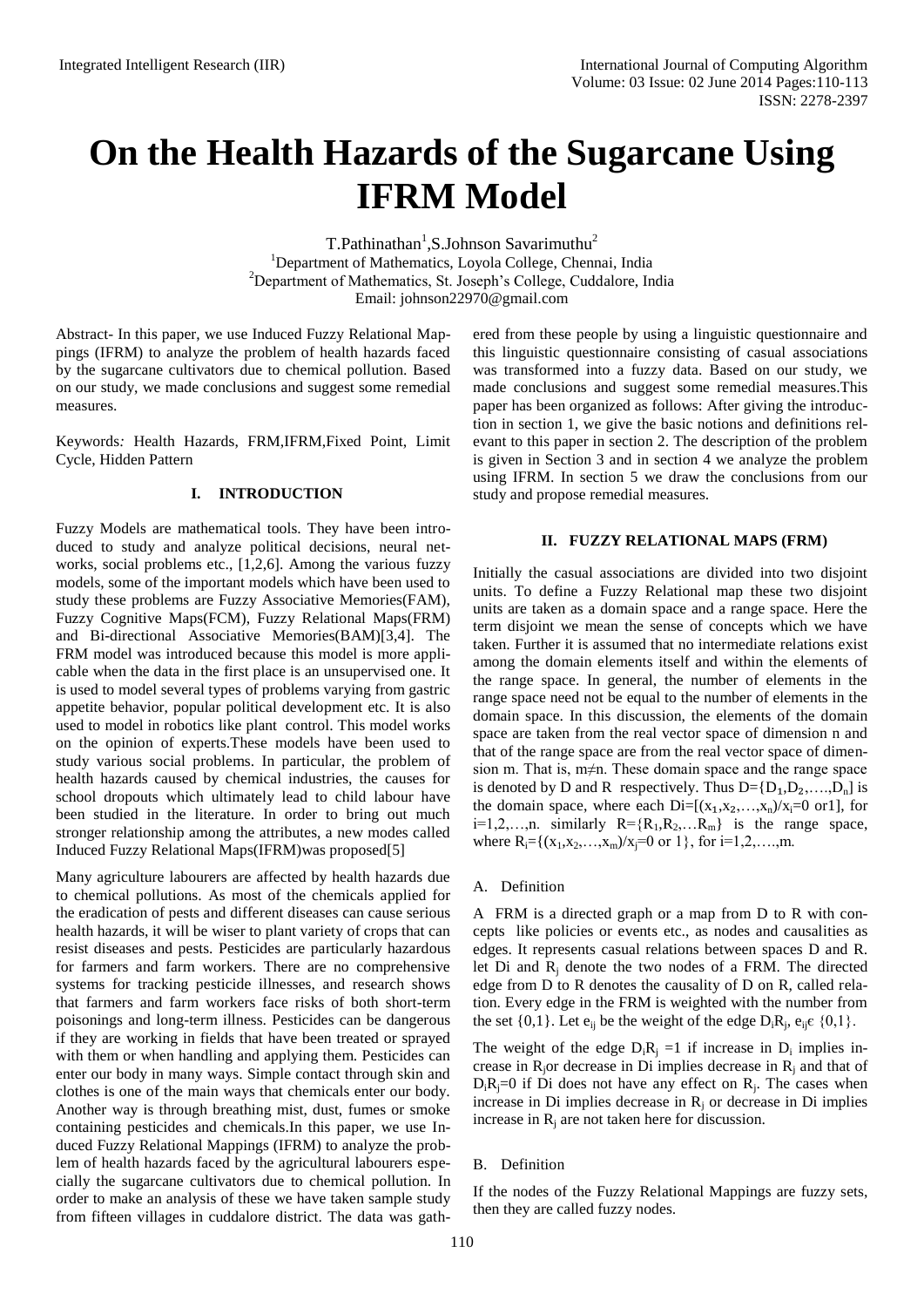### C. Definition

If the edge weights of Fuzzy Relational Mappings are only {0,1}, then they are called simple Fuzzy Relational Mappings

#### D. Definition

Let  $D_1, \ldots, D_n$  be nodes of the domain space D and let  $R_1, \ldots, R_m$  be the nodes of the range space R for a Fuzzy Relational Mapping. The relational matrix M for this Fuzzy Relational Mapping model is defined as  $M=(e_{ii})$  where  $e_{ii}$  is the weight of the directed edge  $D_i R_i$  (or  $R_i D_i$ ). Let  $A = (a_1, \ldots, a_n), a_i$  $\epsilon$  {0,1}. A is called the instantaneous state vector of the domain space and it denotes the ON-OFF position of the nodes at any instant. Similarly let  $B = (b_1, \ldots, b_m)$ ,  $b_i \in \{0, 1\}$ . B is called the instantaneous state vector of the range space and it denotes the ON-OFF position of the nodes at any instant.  $a_i = 0$  or 1 if ai is ON or OFF respectively, for  $i = 1, \ldots, n$ . similarly  $b_i = 0$  or 1 if bi is ON or OFF respectively, for  $I = 1, \ldots, m$  cycle of a FRM-Every Fuzzy Relational Mapping can be viewed as a directed bipartite graph. If this bipartite graph has a directed cycle, then we say that the corresponding Fuzzy Relational Mapping has directed cycle.

#### E. Definition

Feedback in FRM -A Fuzzy Relational Mapping with cycles is said to have a feedback.

#### F. Definition

Dynamical System-If there is a feedback in the Fuzzy Relational Mapping, that is, if there are casual relations flow through a cycle in a revolutionary manner, then we say Fuzzy Relational Mapping model is said to be dynamic.

#### G. Definition

Hidden Pattern-Let  $D_iR_j$  (or  $R_j$   $D_i$ ),  $1 \le j \le m$ ,  $1 \le i \le n$ . when  $R_j$  (or D<sub>i</sub>) is switched ON and if causality flows through edges of the cycle and if it again causes  $R_i(D_i)$ , then it is said that the dynamical system goes round and round. This is true for any node  $R_i$ (or  $D_i$ ) for  $1 \le i \le m$ , (or  $1 \le i \le n$ ). the equilibrium state of this dynamical system is called the hidden pattern.

### H. Definition

Fixed point -If the equilibrium state of the dynamical system is a unique state vector, then it is called a fixed point. Consider a FRM with  $R_1, \ldots, R_m$  and  $D_1, \ldots, D_n$  as nodes. For example, start the dynamical system by switching on  $R_1$  or  $D_1$ . Also assume that the FRM settles down with  $R_1$  and  $R_m$  (or  $D_1$  and  $D_n$ ) ON, that is, the state vector remains as  $(1,0,\ldots,0,1)$  in R [or  $(1,0,\ldots,0,1)$  in D], this state vector is called the fixed point.

#### I. Definition

Limit cycle-If a Fuzzy Relational Mapping settles down with a state vector repeating in the form  $A_1$   $A_2$ ... $A_i$  (or  $B_1$ )  $B_2$ .... $B_i$ .... $B_1$ ), then this equilibrium is called a limit cycle. Determination of hidden pattern: Let  $R_1$  …..,  $R_m$  and  $D_1$ , ….,  $D_n$ be the nodes of a FRM with feedback. Let M be the relational matrix. Find a hidden pattern when  $D_1$  is switched ON, that is, when an input is given as vector  $A_1 = (1000...0)$  in D the data should pass through the relational Matrix M. This is obtained by multiplying  $A_1$  with the relational matrix M. Let A1M =  $(r_1,...,r_m)$ .

After teresholding and updating the resulting vector  $A_1M$ , we get a vector B. Now we pass on B into  $M<sup>T</sup>$  to obtain BM<sup>T</sup>. We update and threshold the vector BM<sup>T</sup>so that the thresholded  $BM<sup>T</sup>$  is equal to D. This procedure is repeated till we get a limit cycle or a fixed point.

#### **III. DESCRIPTION OF THE PROBLEM**

Sugarcane is the most cultivated crop in tamilnadu. Sugarcane is used as a main grocery in many types of food. The cultivation of sugarcane is done mainly by the farmer belonging to southern region. Unfortunately lot of risk factor is involved in the cultivation of sugarcane. During the process of cultivation, the farmers are affected by many health hazards and these diseases are taken as the attributes for the domain space of the IFRM model and the process of cultivation of sugarcane has different stages. The different types of works at different stages are taken as the attributes for the range space of a IFRM model.

Thus the attributes for the domain space D are:

- D<sub>1</sub>: Asthma
- D<sub>2</sub>: Dermatitis
- D<sub>3</sub>: Respiratory distress
- D4: Nasal discharges
- D<sub>5</sub>: Pneumonia
- $D<sub>6</sub>$ : Insect bites
- $D_7$ : snake bites
- $D_8$ : Fever
- D9: Irritation in Eye
- D<sub>10</sub>: Dust allergy
- $D_{11}$ : Wound injuries
- D<sub>12</sub>: Inhalation of toxic pesticides
- The attributes for the range space R are:
- $R_1$ : Pudding
- $R<sub>2</sub>$ : Adding minerals before planting
- $R_3$ : Plantation of sugarcane transplants
- R4: Adding chemical fertilizer
- $R<sub>5</sub>$ : Removal of weeds
- $R<sub>6</sub>$ : Protecting the sugarcane plants from other animals
- R7: Controlling microbial diseases
- $R_8$ : Harvesting
- R9: Transportation to sugar mills
- $R_{10}$ : Burning of weeds

Expert opinion is obtained through some relationship between the set of diseases and the different types of works at different stages. the concepts in the domain space are taken as  $D_1, \ldots, D_{12}$  and the attributes in the range space are taken as  $R_1, \ldots, R_{10}$  and thus the connection matrix is given as follows:



Figure:1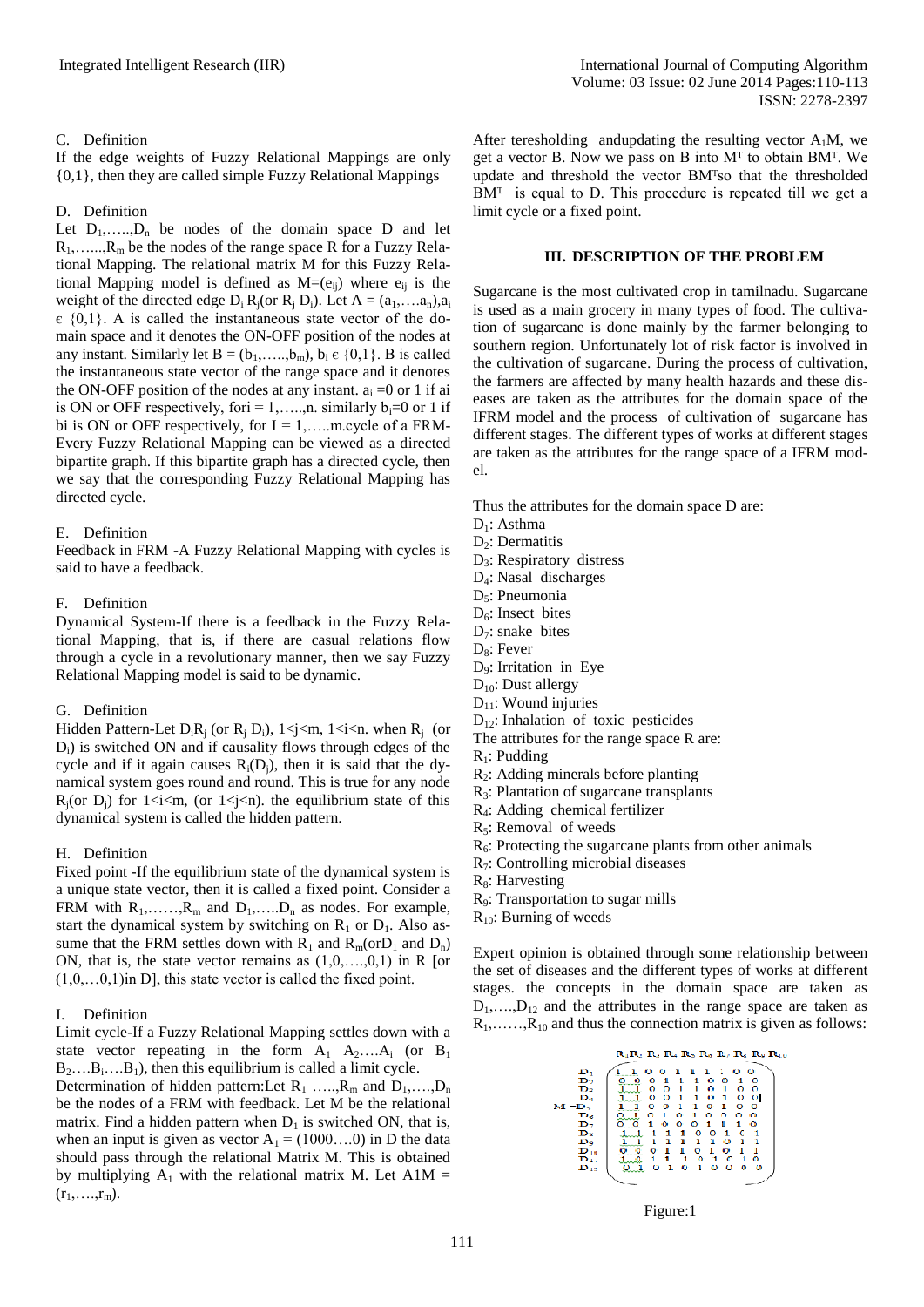#### **IV. ANALYSIS USING INDUCED FRM**

Let  $R_1, \ldots, R_m$  and  $D_1, \ldots, D_n$  be the nodes of a FRM with feed back. Let M be the relational matrix.The hidden pattern of an IFRM when D1 is switched on is obtained asfollows. Initially, pass the state vector C1 through the Connection matrix M. A particular attribute, say, D1 is kept on ON state and all other components are kept on OFF state. Let C1M yield  $C<sub>1</sub>$ . to convert this into a signal function, choose the first two highest values to ON state and other values to OFF state with 1 and 0 respectively. Now allow each component of the vector  $C'_{1}$ through M repeatedly for each positive entry 1 and the symbol  $\rightarrow$  is used to convert into signal function. Then choose a vector which contains the maximum number of 1´s. that is, a vector which causes the maximum number of attributes to ON state, then choose the first vector as  $C_2$ . if two or more vectors with maximum number of 1's are on ON state, then choose the first vector as  $C_2$ . Repeat the same procedure for  $C_2$  till a fixed point or a limit cycle is obtained.

Tis process is done to give due importance to each vector separately as one vector induces another or many vectors into ON state. Thus the hidden pattern either from the limit cycle or from the fixed point is obtained. One can observe a pattern which leads one cause to another and it ends up, may be in one vector or a cycle. Next choose the vector by keeping the second component on ONstate and repeat the same procedure to get another cycle and it is repeated for all the vectors separately. The hidden pattern of some On The Health Hazards of The Sugarcane Cultivators Using IFRM Model 7 vectors found in all or in many cases is observed. Inference from this hidden pattern summarizes or highlights the causes.

Let the input be

 $M<sup>T</sup> = (5 2 5 5 5 2 1 4 4 1 2 2)$  $\rightarrow$  (1 0 1 1 1 0 0 1 1 0 0 0) SUM is 6

## Case: 3

 $C_1^{(3)}M = (0\ 0\ 0\ 1\ 0\ 0\ 0\ 0\ 0\ 0\ 0\ 0)$  $M = (1 1 0 0 1 1 0 1 0 0)$  $\rightarrow$  (1 1 0 0 1 1 0 1 0 0) (1 1 0 0 1 1 0 1 0 0)  $M<sup>T</sup> = (5 2 5 5 5 2 1 4 4 1 2 2)$  $\rightarrow$  (1 0 1 1 1 0 0 1 1 0 0 0) SUM is 6

Case : 4  $C_1^{(4)}M = (0\ 0\ 0\ 0\ 1\ 0\ 0\ 0\ 0\ 0\ 0)$  $M = (1 1 0 0 1 1 0 1 0 0)$  $\rightarrow$  (1 1 0 0 1 1 0 1 0 0) (1 1 0 0 1 1 0 1 0 0)  $M<sup>T</sup> = (5 2 5 5 5 2 1 4 4 1 2 2)$  $\rightarrow$  (1 0 1 1 1 0 0 1 1 0 0 0) SUM is 6

Case: 5  $C_1^{(5)}M = (0\ 0\ 0\ 0\ 0\ 0\ 0\ 1\ 0\ 0\ 0)$ M= ( 1 1 1 1 1 1 1 0 1 1)  $\rightarrow$  (1 1 1 1 1 1 0 1 1) (1 1 1 1 1 1 1 1 0 1 1)  $M^{\text{T}}= (544443369563)$  $\rightarrow$  (0 0 0 0 0 0 0 1 1 0 1 0) SUM is 3

Therefore the new input vector  $C_2$  to be multiplied with M is: (1 0 1 1 1 0 0 1 1 0 0 0) Now  $C_2M = (1 0 1 1 1 0 0 1 1 0 0 0)$  $M = (6 6 2 2 6 5 2 5 1 2)$  $\rightarrow$  (1 1 0 0 1 1 0 1 0 0) (1 1 0 0 1 1 0 1 0 0)  $M<sup>T</sup> = (5 2 5 5 5 2 1 4 4 1 2 2)$ 

 $\rightarrow$  (1 0 1 1 1 0 0 1 1 0 0 0) = C'<sub>2</sub>The new vectors are  $C_2^{(1)} = (1\ 0\ 0\ 0\ 0\ 0\ 0\ 0\ 0\ 0)$  $C_2^{(2)} = (0\ 0\ 1\ 0\ 0\ 0\ 0\ 0\ 0\ 0\ 0)$  $C_2^{(3)} = (0\ 0\ 0\ 1\ 0\ 0\ 0\ 0\ 0\ 0\ 0)$  $C_2^{(4)} = (0\ 0\ 0\ 0\ 1\ 0\ 0\ 0\ 0\ 0\ 0)$  $C_2^{(5)} = (0\ 0\ 0\ 0\ 0\ 0\ 1\ 0\ 0\ 0)$  $C_2^{(6)} = (0\ 0\ 0\ 0\ 0\ 0\ 0\ 1\ 0\ 0\ 0)$ 

Repeating the above process, we get the new input vector  $C_3$  to be multiplied with M as:

(1 0 1 1 1 0 0 1 1 0 0 0) Now  $C_3M = (1\ 0\ 1\ 1\ 1\ 0\ 0\ 1\ 1\ 0\ 0\ 0)$  $M = (6622652512)$  $\rightarrow$  (1 1 0 0 1 1 0 1 0 0) (1 1 0 0 1 1 0 1 0 0)  $M<sup>T</sup> = (5 2 5 5 5 2 1 4 4 1 2 2)$  $\rightarrow$  (1 0 1 1 1 0 0 1 1 0 0 0) = C'<sub>3</sub>=C'<sub>2</sub>

Therefore the pair of limit point is:  $(1 0 1 1 1 0 0 1 1 0 0 0) (1 1 0 0 1 1 0 1 0 0)$